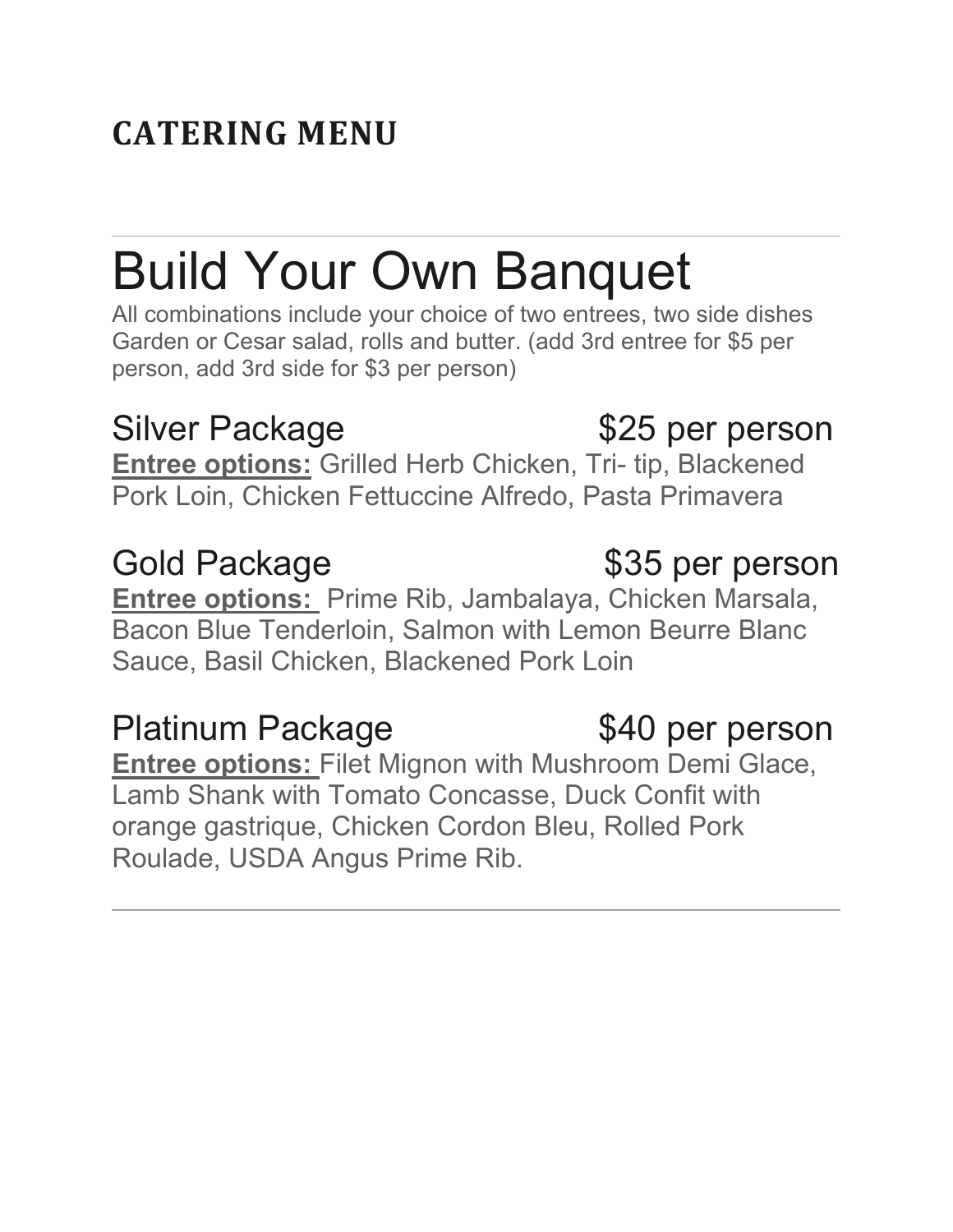# Sides

Pick any 2 sides

# Southern Mashed Potatoes

Blend of Yukon Gold, Red and Sweet Potatoes mashed with butter cream and Garlic

# Rice Pilaf

Ruby rice blend cooked with carrots, celery, and onions in a seasoned broth

# Scalloped Potatoes

Sliced yukon gold potatoes topped with house-made Alfredo sauce and topped with freshly grated Parmesan cheese.

# Seasonal Vegetables

A delicious medley of fresh seasonal vegetables, including broccoli, cauliflower, and carrots steamed and lightly dressed with garlic butter.

## Bourbon Honey Beans

Green Beans, Wax Beans and Carrot sticks glazed in Bourbon and Honey

# Grand Marniet Rainbow Carrots

Tri color rainbow carrots cooked in Grand Marniet and brown sugar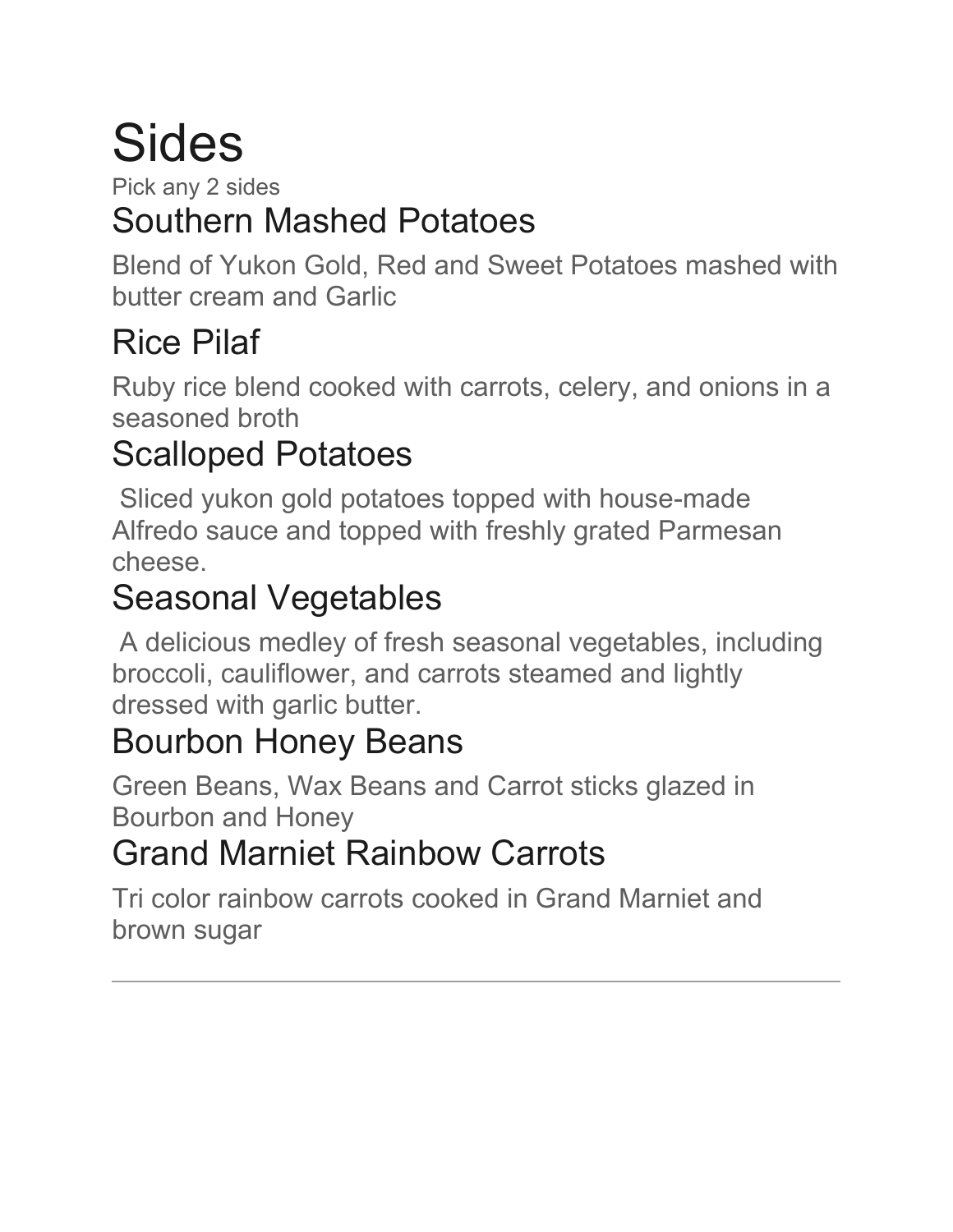# Suggested Combinations

All combinations include your choice of two entrées, two side dishes Garden or Ceasar salad, rolls and butter.

### Prime Rib and Basil Chicken  $$32$

Succulent, USDA Choice prime rib slow-cooked to perfection and handcarved on-site. Accompanied by a tender grilled chicken breast topped with onions and sundried tomatoes and house basil-alfredo sauce.

### Tri-Tip and Chicken Marsala  $$27$

Generous slices of slow-smoked tri-tip served with boneless chicken breast topped with sautéed mushrooms and Marsala wine sauce.

### Pork Ribs and BBQ Chicken  $$30$

Thick, juicy pork ribs served alongside tender slow-smoked BBQ chicken.

### Smoked Beef Brisket and BBQ Pulled Pork\$28

Classic Southern BBQ Favorites best served with our signature potato salad and cole slaw

### Beef Marsala & Chicken Piccata  $$28$

Grilled boneless chicken breast topped a lemon caper sauce, paired with slices of tender tri-tip in a creamy Marsala wine sauce with mushrooms.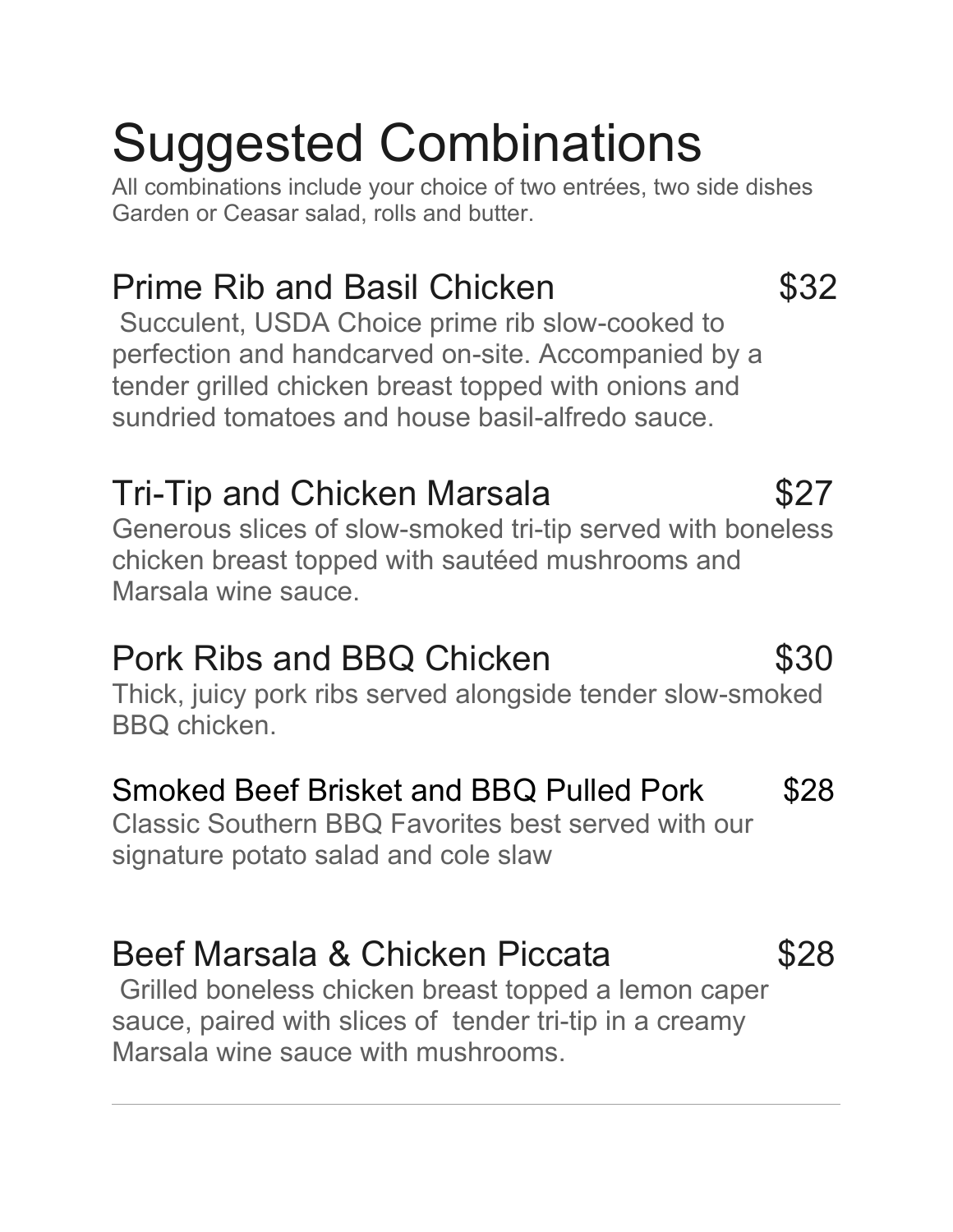# Appetizers

Appetizer sets are designed to accommodate 20 guests per order approximately 40 pieces.

## **Bruschetta**

Fresh Roma Tomato, Garlic, Basil, Onion, Sun Dried Tomato Kalamata Olives and Parmesan, Topped With Balsamic Reduction.

## Stuffed Mushrooms

Large mushrooms stuffed with pork and Gorgonzola topped with Parmesan Cheese.

### Beef Meatballs

Hand rolled angus beef meatballs with choice of sauce, Marinara, BBQ, or Teriyaki.

### Chicken Skewers

Chicken breast skewer with choice of sauce, BBQ, Buffalo, Mint Mojito or Tequilla Lime.

\$48

\$60

\$60

\$65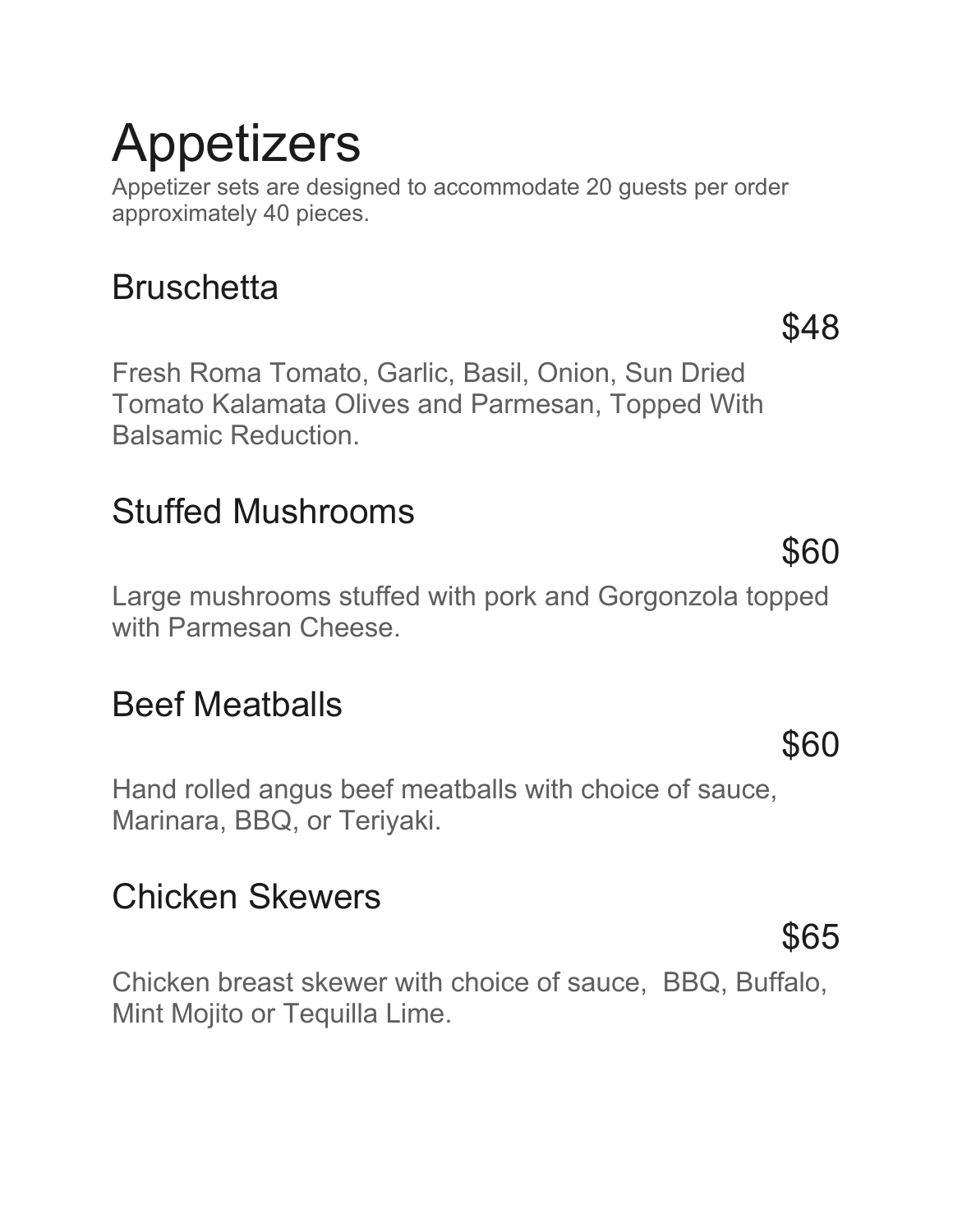### Beef Skewers \$70

Tri Tip Skewer with choice of sauce. BBQ, Teriyaki or Ale Demi Glaze.

### Puff Pastry Cup \$55

Light Flakey Puff Pastry Cup filled with choice of Leek and Parmesan or Steak and Blue Cheese.

### Charcuterie Meat & Cheese Platter \$230

Serves 50 - 75 guests Mix of Deli Meats, Artisan Cheese, Fresh & Dried Fruit, House Made Jams, Assorted Olives, Peppers and other chef created delights all served with crackers, breadsticks, and/or pretzels.

### Hummus with Crudite **1998** S45

Smoked paprika and garlic hummus with fresh seasonal vegitables for dipping.

### Olive Tapenade with Crustini  $$60$

Blended mix of olives, garlic and herbs with toasted baguette crustinis.

# Grilled Cheese and Tomato Soup Bites \$60

Our Famous Grilled Cheese Sandwich bites with a paddle pick in a mini cup of home made tomato soup. Our bite sized rendition of an American Favorite. Your guest's will be asking for more and complimenting how precious they are.

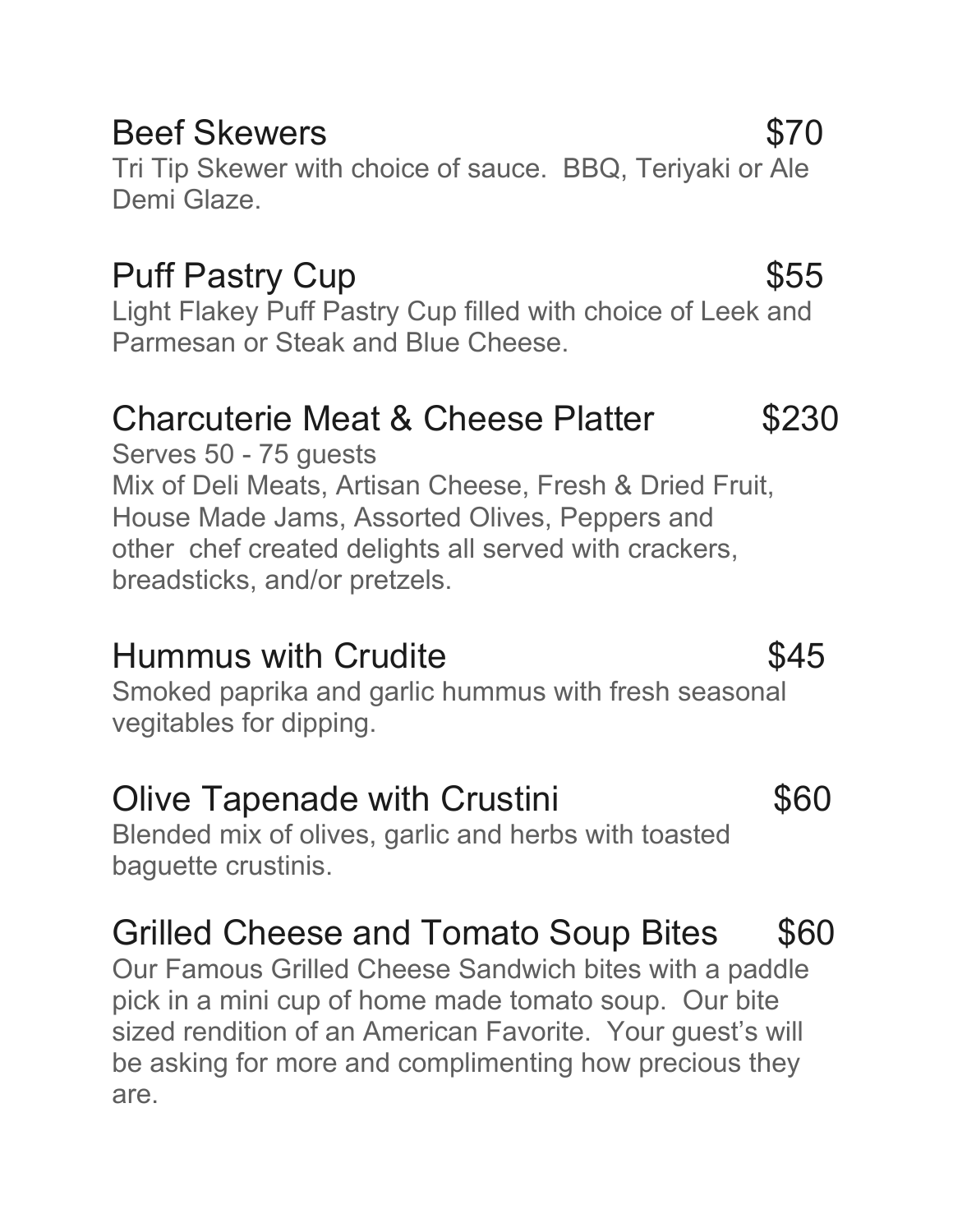### Deep Fried Ravioli **\$70**

Cheese Ravioli coated in panko, then fried to a golden brown. A hearty, elegant appetizer.

### Lobster Crab Cakes **\$85**

Lobster and Crab with Pecan and Basil topped with a Sweet Balsamic Reduction. Absolutely Gorgeous presentation and a best seller at our Restaurant Locations.

### Shrimp Cocktail **\$90**

Poached Atlantic Tiger Prawns chilled and served with house made cocktail sauce.

### Anti Pasta Skewer 580

Fresh Mozzarella, Basil, Coppa Salami, Kalamata Olives on a skewer with a Balsamic Reduction. Beautiful Color, Amazing Combination, Outstanding Flavor.